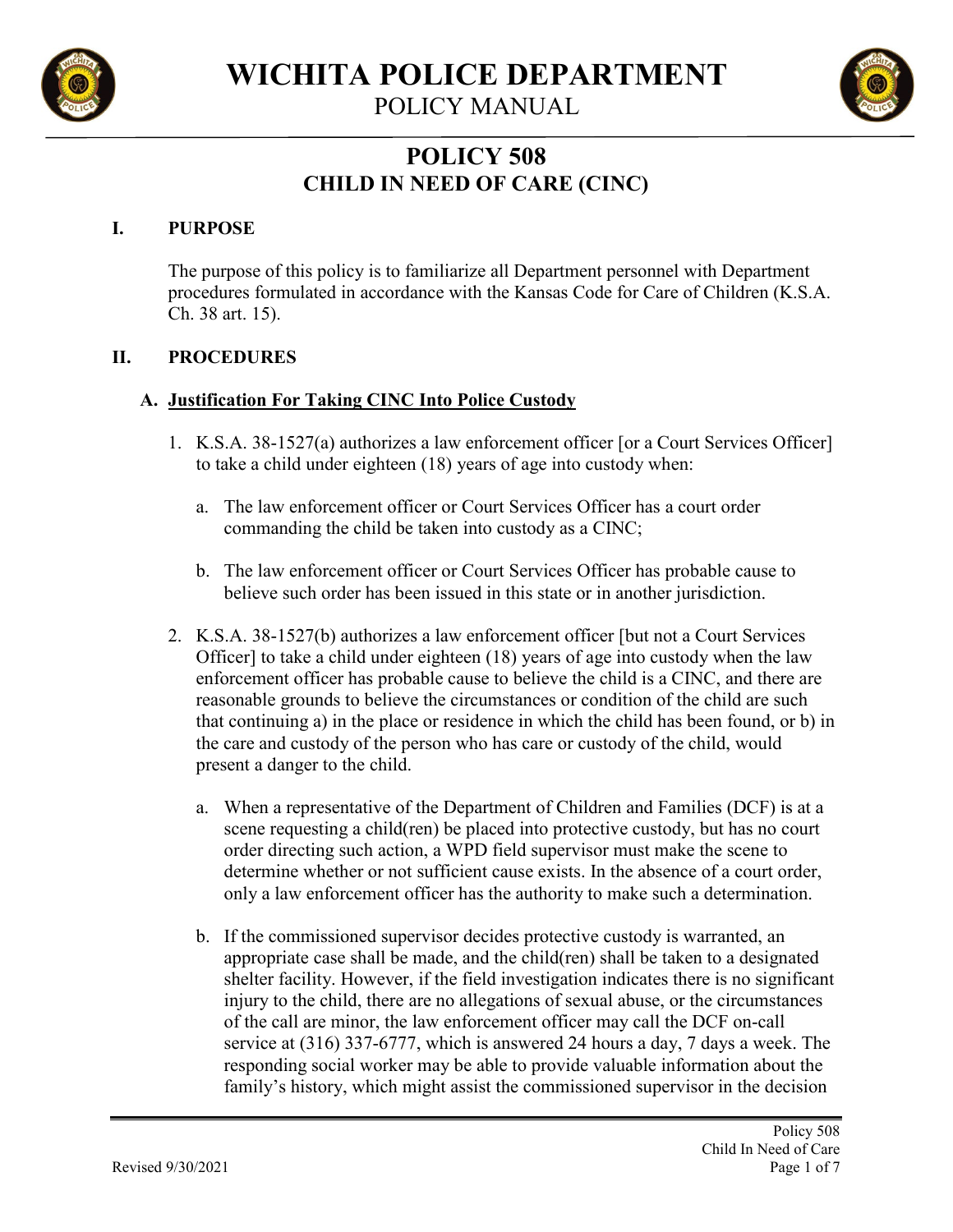to take a child into Police Protective Custody (PPC) or leave them with the parent or caregiver.

- c. After careful examination of all the facts involved in a particular incident the commissioned supervisor may leave the child in the custody of the parent or caregiver instead of PPC. This decision must be accompanied by offering available resources to aid the family. The appropriate resources may include, but are not limited to the following:
	- 1. DCF Mediation
	- 2. DCCCA Family Preservation
	- 3. Families Can Case Management
	- 4. Family Mediation Services
	- 5. Parenting Services
	- 6. Drug, Alcohol, Mental Health Counseling
- d. Only a commissioned law enforcement supervisor has the authority to take a child into PPC. The decision to take a child into PPC or leave with a parent or caregiver is the responsibility of the law enforcement supervisor.

#### **B. Required Documentation**

- 1. All cases in which a CINC is taken into custody require the officer complete an Incident Report and the WPD Police Protective Custody Form.
- 2. On all cases of child abuse involving physical abuse, sexual abuse, mental abuse, neglect, or any case where the officer feels involvement by DCF is needed, a copy of the KSOR must be faxed to the Kansas Protection Reporting Center at 1-866-317- 4279 by the end of the shift. Additionally, a copy of the KSOR must be emailed using an encrypted email to the Exploited and Missing Child Unit at [EMCU@sedgwick.gov](mailto:EMCU@sedgwick.gov) by the end of shift.

#### **C. Transportation of CINC's**

All CINC's twelve (12) years of age and younger shall be transported in the backseat of any vehicle equipped with a passenger side airbag.

#### **D. Placement**

- 1. All CINC's taken into custody shall be taken to a court-designated "shelter facility". This includes, but is not limited to:
	- a. When the child is taken into protective custody pursuant to K.S.A. 38-1527;
	- b. Curfew Violators;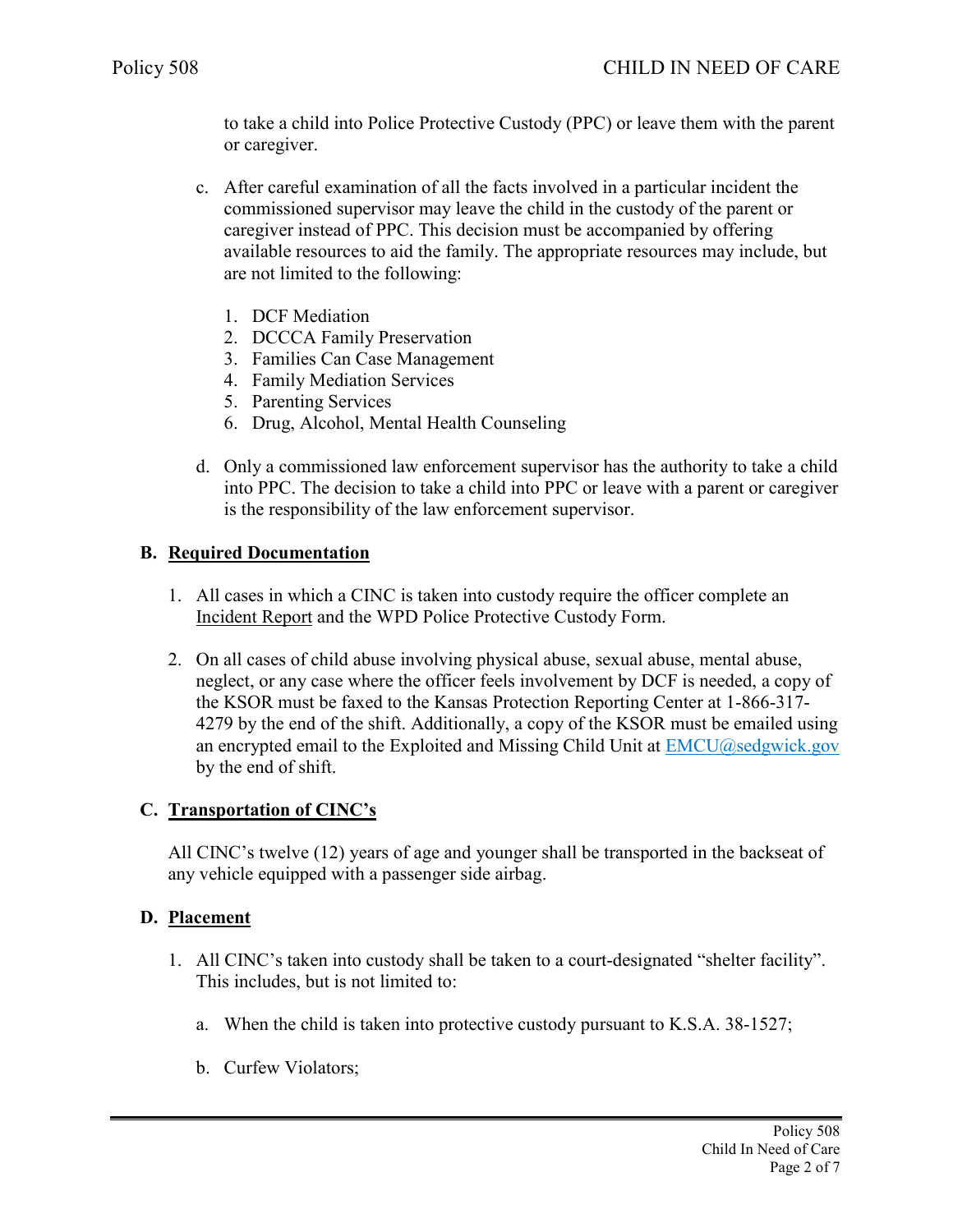- c. When the detaining police officer is unable to locate a parent/guardian, or the parent/guardian refuses to accept custody of the child.
- 2. The following institutions have been designated as Sedgwick County "shelter facilities" by the Administrative Judge of the District Court of the Eighteenth Judicial District:
	- a. For CINC's who are runaways only or who have been physically, sexually, or mentally abused or neglected and do not appear to need inpatient medical care and treatment, the Wichita Children's Home [WCH], 7271 E. 37<sup>th</sup> N;
	- b. For CINC's refused admission at WCH or a youth being released from JIAC into PPC and scored as "Release with Conditions" by JIAC staff, the child can be placed at the Juvenile Residential Facility, 881 S. Minnesota.
	- c. For CINC's who are involved in "status neglect cases" such as truancy, and curfew, the Juvenile Intake Assessment Center [JIAC], 700 S Hydraulic;
	- d. CINC's who need immediate inpatient medical care/treatment may be placed into any of the following:
		- 1. Via-Christi Regional Medical Center-St. Francis Campus, 929 N. St. Francis;
		- 2. Via-Christi Regional Medical Center—St. Joseph Campus, 3600 E. Harry;
		- 3. Via-Christi Hospital-West Campus, 14800 W. St. Teresa;
		- 4. Wesley Medical Center-Main Campus, 550 N Hillside

#### **E. Wichita Children's Home**

- 1. Prior to taking any CINC to WCH, the detaining officer shall call [or have SPIDER call] WCH at 684-6581 to provide the name and date of birth of the child and any pertinent information. Should circumstances develop which mandate cancellation of the admission, the officer shall telephone WCH and rescind the arrangement.
- 2. Once there, the officer shall explain to WCH personnel the circumstances involved in taking the child into custody, and a joint decision will be made about whether WCH will admit the CINC, or if the child should be taken to the Juvenile Intake Assessment Center or another shelter facility. Consideration must be given to whether the child would remain at WCH if placed there, and whether or not the child could be a danger to self or others if not placed into a secured setting.
- 3. When placing a CINC at a shelter facility, the officer shall complete the admissions form furnished by the facility's intake personnel. The form is to be completed with all available information and left at the facility, even if the child is placed into emergency foster care.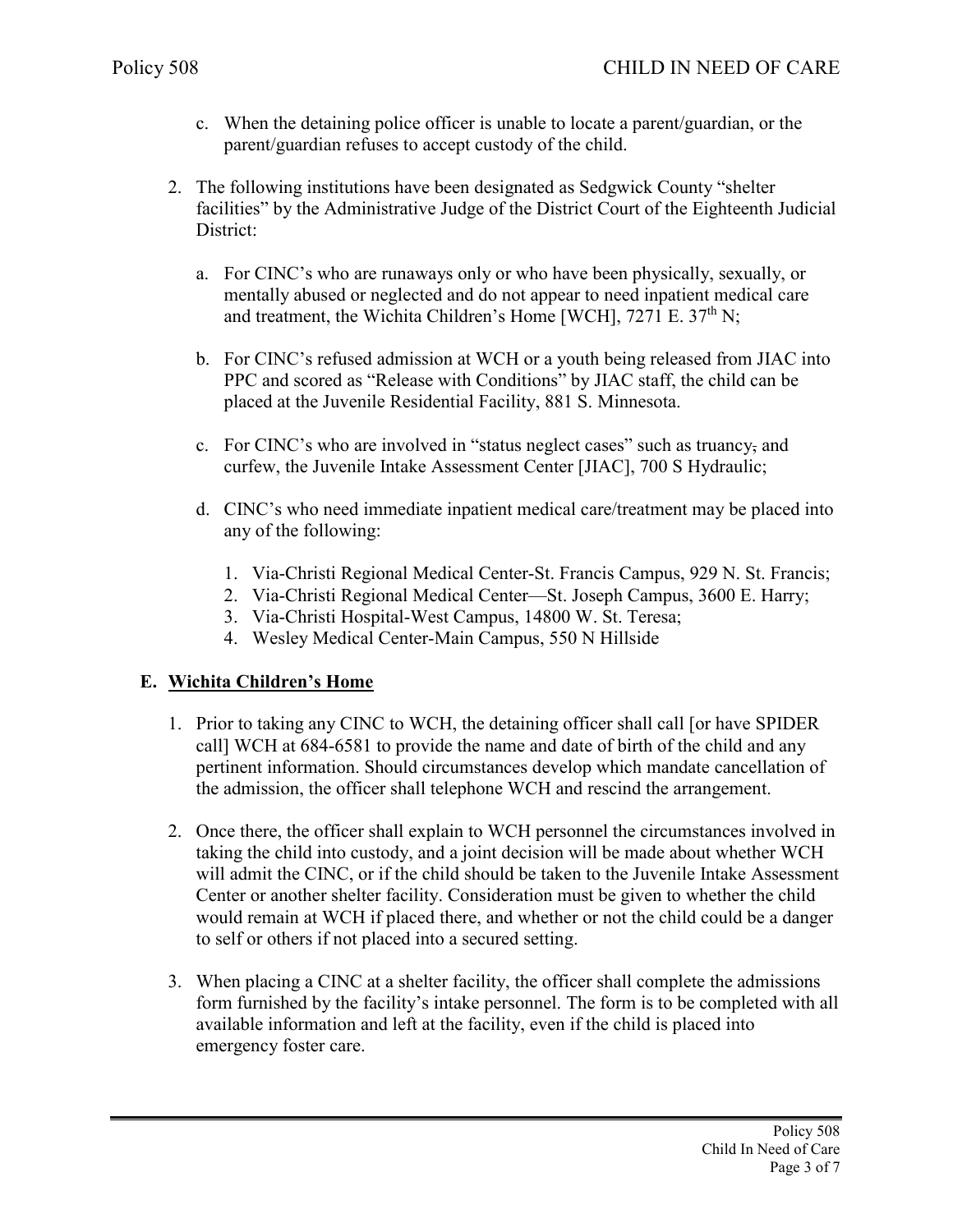- 4. The officer placing a CINC into a shelter facility shall reasonably attempt to notify the parent(s) or a legal guardian the child is in police custody. However, under no circumstances shall the officer advise the parent/guardian of the name, address or phone number of the facility, nor shall the location at which the child is being sheltered be revealed. If the officer is unable to contact the parent/guardian, the appropriate Watch Commander must be notified of this fact before the officer goes off shift.
- 5. Whether or not the officer is able to contact a parent, the officer should notify the appropriate Watch Commander and enter the information of all placements of CINC's into a shelter facility on the Interwatch, ensuring the information is sufficient to answer questions the child's parent/guardian may have.
- 6. In the event WCH must place the CINC into foster care, the officer shall transport the child to the designated residence. A Watch Commander's authority to do so is required when foster care is outside the city limits of Wichita. The officer shall obtain the name(s) of the foster care provider(s), and shall enter them on the Incident Report.
- 7. Should a CINC who has been placed into a hospital or medical center by a member of the WPD become ready for discharge from the facility within seventy-two (72) hours from the time of admittance, hospital or medical center staff will notify the appropriate Watch Commander. The Watch Commander shall then direct an officer to transport the CINC from the hospital or medical center to the WCH. If more than seventy-two hours have elapsed between the time of admittance and the time of discharge, the Watch Commander shall contact the on-call DCF supervisor [through the Emergency Communications dispatcher] to determine what to do with the CINC.

# F. **JIAC/JRF**

- 1. If WCH is unable or unwilling to accept any CINC, the detaining officer shall transport the child to JIAC for admittance into the Juvenile Residential Facility (JRF). Prior to placement, the officer and a WCH official must sign a written notice, provided by WCH, stating they have decided the youth would not remain at an unsecured shelter. It must list specific reasons for the decision and be presented to the intake officer at JIAC. Additionally, when admitting a CINC to JRF, a copy of the officer's Incident Report and a written application form (provided by JIAC staff) must be given to the intake officer.
- 2. While most children will still be placed at the WCH, there may be specific situations when WCH refuses services or when the child is a juvenile offender who is released to (PPC) and is not appropriate to be placed there due to juvenile offender status. In these limited instances, a child may be placed in JRF as an alternative.
- 3. In the following situations JRF will be considered as an alternative to detention: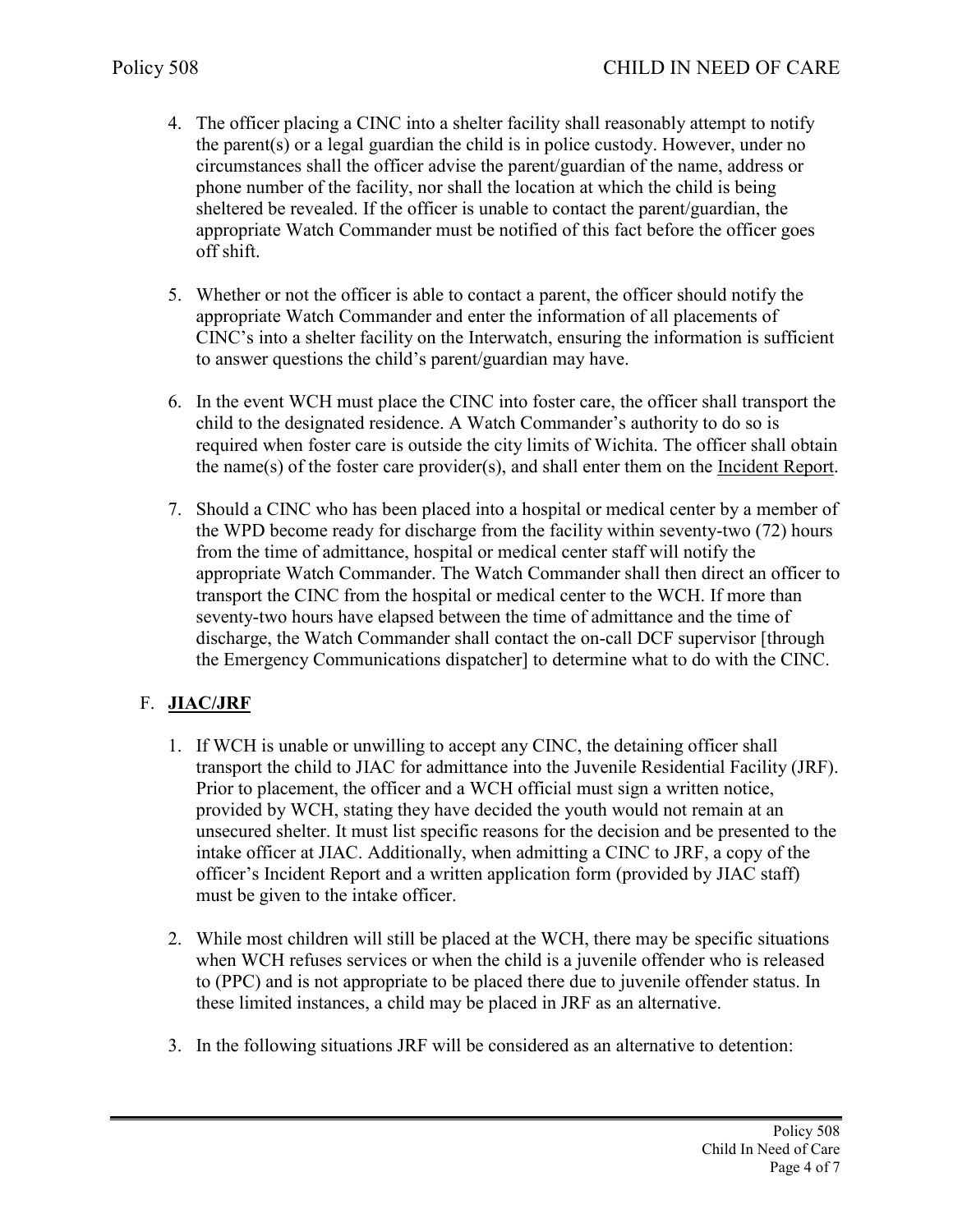- a. The youth scores as "Release with Conditions" on the Kansas Detention Assessment Instrument (KDAI); however, the parent/caregiver refuses to accept custody or there are abuse/neglect allegations.
- b. A law enforcement agency has placed the youth in (PPC) and WCH refuses to admit the youth (an alleged status or juvenile offender) and the youth does not meet detention criteria on the KDAI.
- c. WCH refuses admission of a youth with CINC only issues and a law enforcement agency places the youth in (PPC).
- 4. Exceptions to the specified placement circumstances are:
	- a. Youth taken into custody under the Interstate Compact on Juveniles (ICJ). Rule 6- 101(2) requires secure detention for ICJ youth. Secure detention does not exclusively mean a juvenile detention center; a staff secure facility meets the definition of a secure facility. In Sedgwick County, ICJ youth are detained at the Juvenile Detention Facility.
	- b. Youth taken into custody who are suspected of being victims of human trafficking. Pursuant to  $38-2231(b)(3)$  and  $38-2232(b)(2)$ , absent a court order, law enforcement is to take the youth to a licensed staff-secure facility. In Sedgwick County, a judicial memo, dated January 8, 2014, establishes WCH as the initial placement for youth who are suspected of being victims of human trafficking.

## **G. Release**

- 1. Should an officer place a CINC in WCH or JRF and later, through investigation, it is determined by the officer/follow-up detective the child is not in need of care and, therefore; should be released, the officer-in-charge of the case shall proceed as follows:
	- a. If the officer-in-charge, after approval from a commissioned supervisor, decides to release the child prior to the expiration of the seventy-two (72) hours to which emergency police custody is limited, the officer shall notify WCH or JRF by telephone, or in person, to release the child to a parent/guardian/other person designated by the officer-in-charge.
	- b. If the CINC is to be released to anyone other than a parent or guardian [e.g., a close relative], the person must sign release forms at WCH or JRF. Such a release must have the prior approval of a commissioned supervisor.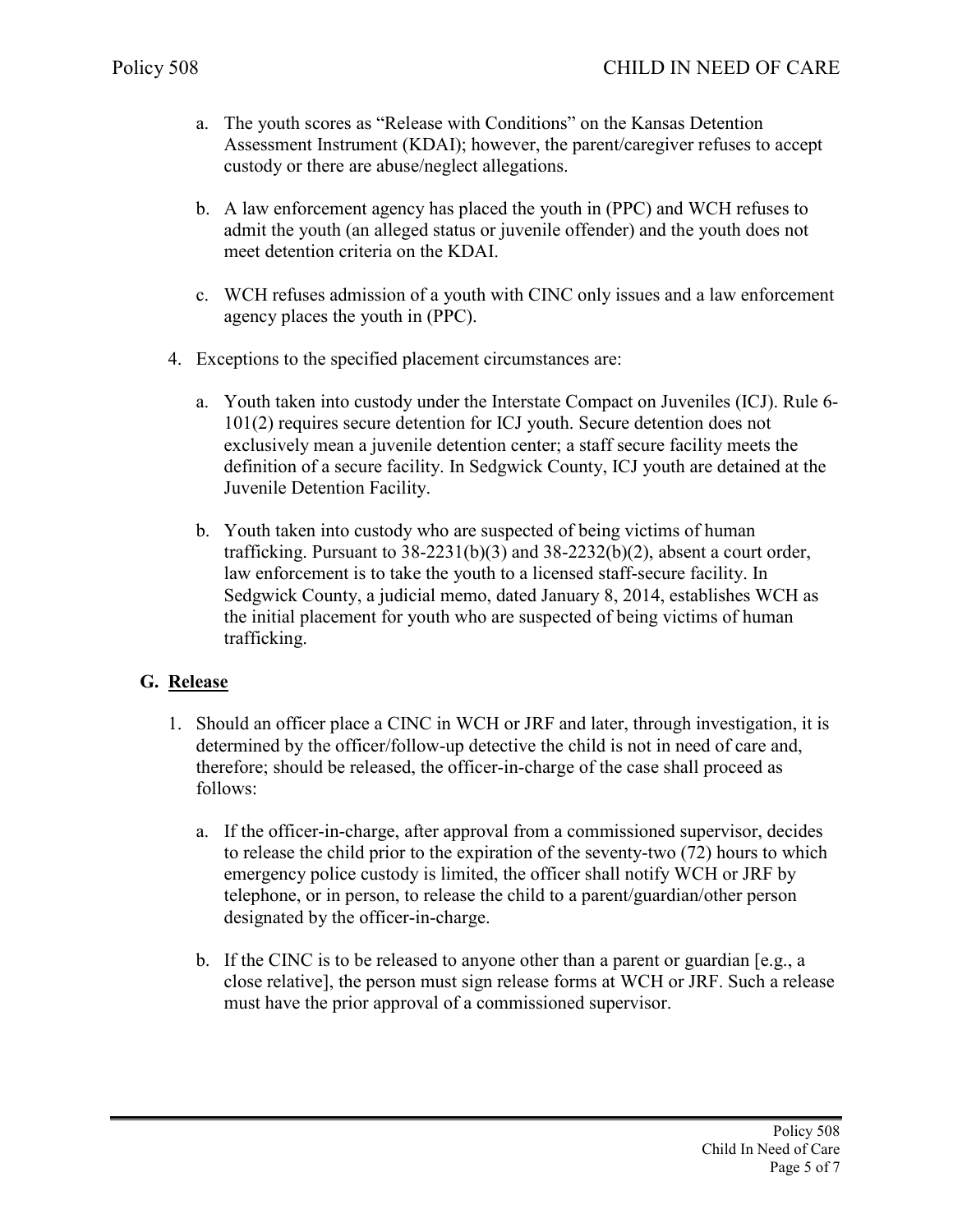- 2. When the Exploited and Missing Child Unit (EMCU) has completed an investigation of a sexual abuse case and determined the victim should be released prior to the expiration of the seventy-two (72) hour emergency police custody limit, a commissioned EMCU officer shall contact WCH or JRF to authorize the release.
- 3. When the Child Protective Services Division of DCF has completed the investigation of a physical abuse or neglect case and determined the victim should be released prior to the seventy-two (72) hour emergency police custody limit, the social worker assigned to the case [or supervisor] will notify the Supervisor of EMCU if the determination is made between 0800-1700, Monday through Friday. At any other time, the caseworker/supervisor will contact the appropriate Watch Commander. Authorization for release shall then be given to WCH or JRF by the EMCU Supervisor, or by a Watch Commander.

# H. **Newborn Infant Protection Act (K.S.A. 38-2282)**

Under the Newborn Infant Protection Act (K.S.A. 38-2282), a parent or other person having lawful custody of an infant which is 60 days old or younger and which has not suffered bodily harm may surrender physical custody of the infant to any employee who is on duty at a police, sheriff's office, law enforcement center, fire station, city or county health department or medical care facility as defined by K.S.A. 65-425, and amendments thereto.

- 1. If a newborn infant (60 days or younger) is brought to any police station, sheriff's office, law enforcement center, fire station, city or county health department or medical care facility and no intent is expressed by the parent(s) or other person having lawful custody of the infant to return for the infant, personnel shall proceed as follows:
	- a. Take physical custody of the infant.
	- b. Notify a shift supervisor immediately who will contact the on-call EMCU supervisor to advise them of the situation.
	- c. The person(s) voluntarily surrendering an infant shall not be required to reveal personally identifiable information; however, offer them the opportunity to provide information concerning the infant's family or medical history.
	- d. If there is clear evidence of abuse or neglect, a criminal investigation will be initiated.
		- 1. The parent(s) or other person having lawful custody of the infant does not have the right to remain anonymous and may be subject to arrest if abuse/neglect exists.